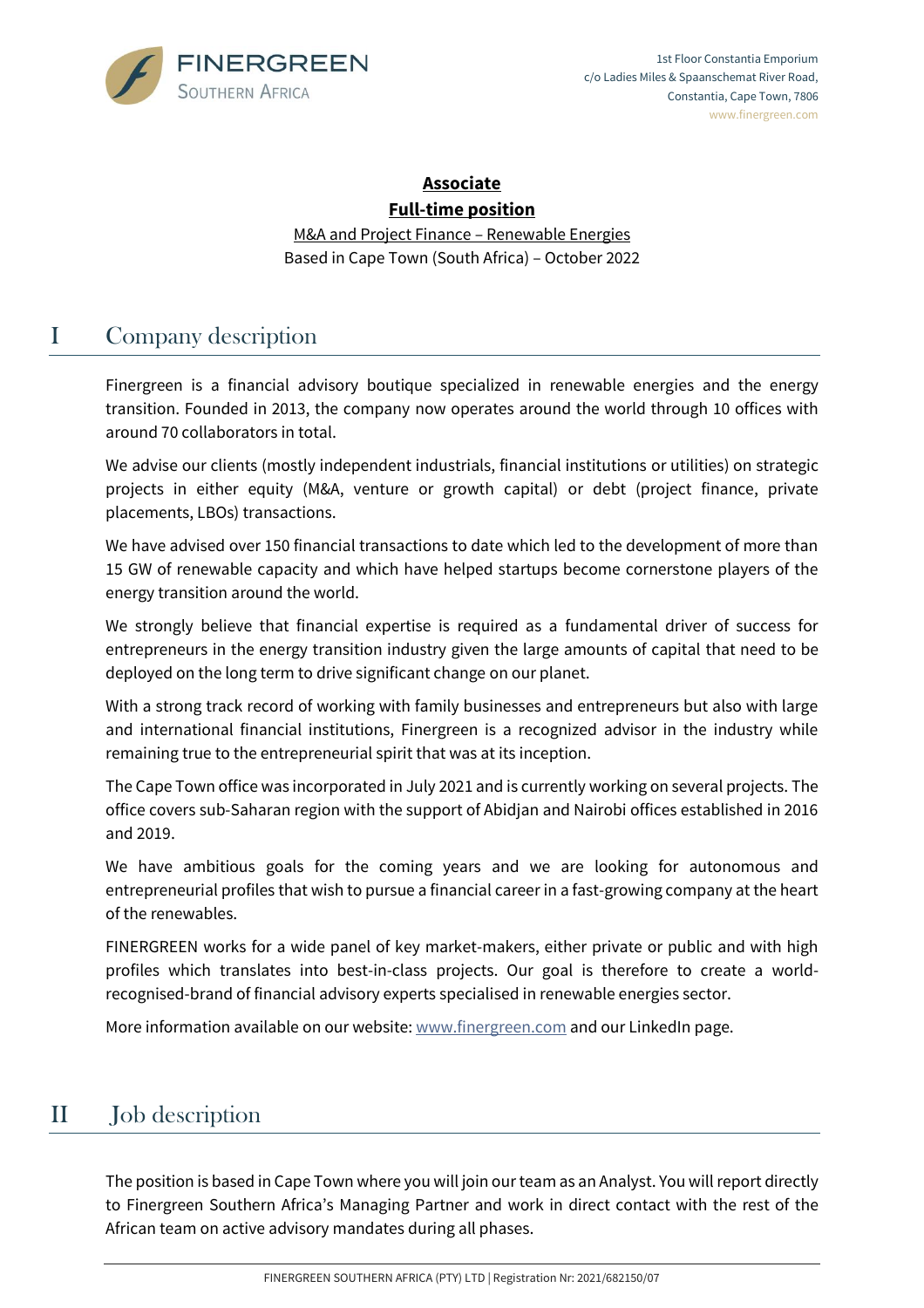

You will have the opportunity to support a diversify multicultural team executing the mandates awarded to FINERGREEN in the Sub-Saharan Africa region, which may be transactions/projects in M&A, Project Finance or Strategic Advisory.

As an Associate, your main tasks will be:

- Analysis and production activities:
	- o Build/adjust financial models, either on Project Finance or M&A transactions;
	- o Perform financial analysis;
	- o Draft and review marketing materials (i.e IM, teasers, etc)
- **Marketing activities:** 
	- o Manage day-to-day interactions with lenders or investors;
	- o Attend meetings and negotiations;
- $\blacktriangleright$  Finergreen activites:
	- o Carry out market research;
	- o Draft and review client pitches;
	- $\circ$  Contribute to communications, marketing or other material for the company;
	- $\circ$  Oversee the work of Junior Analysts on some tasks and participate to the training of Junior Analysts;
	- o Participate in the development of the Cape Town office's activities;
	- $\circ$  Participate actively in the office life of a young company that constantly seeks to improve the quality of its services.

FINERGREEN is a human-sized company where you will get the chance to work in a young and dynamic environment while taking part in all the aspects of our diverse activity. You will acquire strong financial skills (financial structuring, balance sheet analysis, modelling...) and will gain solid knowledge related to financial transactions (project finance and M&A) while evolving in an entrepreneurial framework where everyone participates in the growth of the company, where initiative is encouraged and where everyone can make an impact.

# III Requirements

The ideal candidate will have an outstanding academic track record from a recognised school or university from which they will have obtained a Master 2 degree (or equivalent) and have followed a financial curriculum with some financial accounting background.

They have 3 to 5 years of full-time experience within top tier firms (whether in a corporate, an advisory firm or an investment fund); previous experience in infrastructure or project finance is a plus and ideally has been exposed to renewable energy transactions.

They will demonstrate the following skills:

- **Commitment combined with a strong work ethic and a sense of initiative;**
- **Strong financial analysis and accounting skills, proven financial modelling skills (Excel);**
- Excellent proficiency in financial modelling on Excel, including VBA coding;
- **EXTER 2018 Extensive knowledge of the energy sector and financing ecosystem in Sub-Saharan Africa**